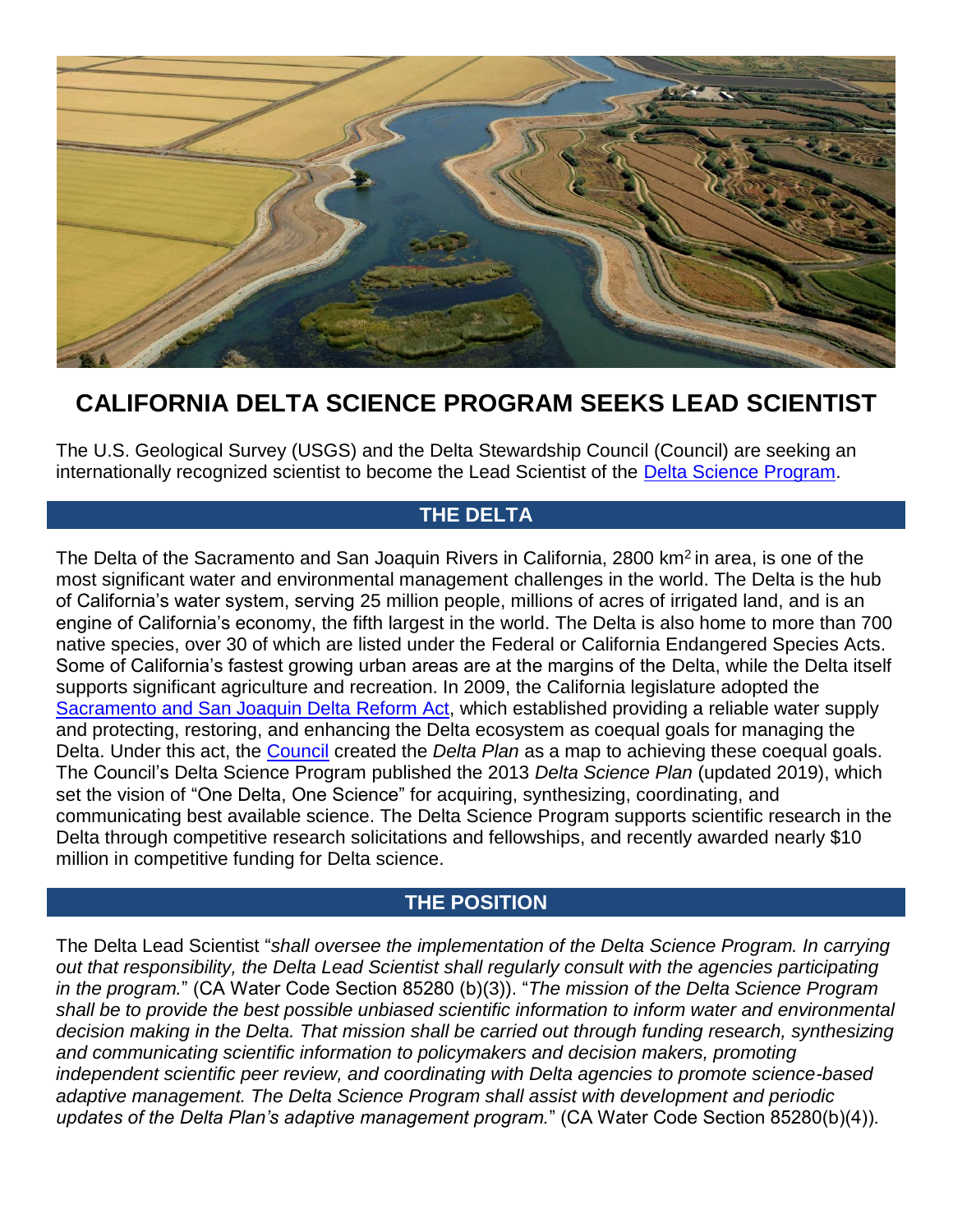#### **Job Summary:**

The Delta Lead Scientist is responsible for providing unbiased science expertise to the Council, the Delta Science Program, and the Delta science community, by upholding the highest possible standards of scientific integrity and credibility and for providing scientific leadership to achieve the vision of "One Delta, One Science" set forth in the Delta Science Plan.

The Lead Scientist must at all times maintain an unbiased, independent, policy-neutral perspective that equally serves all Delta interests while impartially presenting the best available scientific information relating to relevant issues of concern.

#### **The Responsibilities of the Lead Scientist are to:**

- Provide independent science leadership, oversight, and guidance for the Delta Science Program;
- Hold primary responsibility for the quality of scientific products produced by the Delta Science Program and for maintaining an unbiased, independent perspective that equally serves all Delta interests while impartially identifying the best available scientific information for Delta decision makers;
- Ensure quality control of scientific synthesis products (e.g., State of Bay-Delta Science and the Science Action Agenda) and processes (e.g., independent peer-review panels) facilitated by the Delta Science Program;
- Anticipate upcoming issues of scientific concern and guide the Delta Science Program and Delta science community to consider research to address them;
- Promote the use of integrated science for Delta planning, management, and ecosystem restoration to top-level regional, State, and Federal staff and legislators;
- Serve as the principal science advisor to the Council and actively participate in providing highlevel technical advice on complex and controversial Delta hydrologic and ecosystem issues;
- Advise the Council on Federal- and State-led science in the Delta and work with representatives from regional, State, and Federal agencies and partners to facilitate communication between the agencies, create a common vision, and use scientific information to forge a middle ground between the sometimes conflicting needs of regulatory and management agencies;
- Serve as the principal science liaison between the Council, the Delta Science Program, and the Delta Independent Science Board;
- Regularly meet with local, State, and Federal partner agencies engaged in the Delta;
- Oversee the scientific review of key and sometimes controversial scientific issues relevant to State, Federal, and stakeholder proposals for activities in the Delta;
- Facilitate the exchange and synthesis of scientific information in response to management and regulatory needs;
- Ensure that the Delta Plan and Delta Science Plan support adaptive management of the Delta, which depends on unbiased science and informed monitoring;
- Oversee the scientific content of, and scientific support for, Delta Plan amendments;
- Oversee implementation of the Delta Science Plan and its components, and work collaboratively to make periodic updates to the Delta Science Plan;
- Through an open solicitation, solicit nominations and applications for vacancies on the Delta Independent Science Board and make recommendations to the Council for appointment;